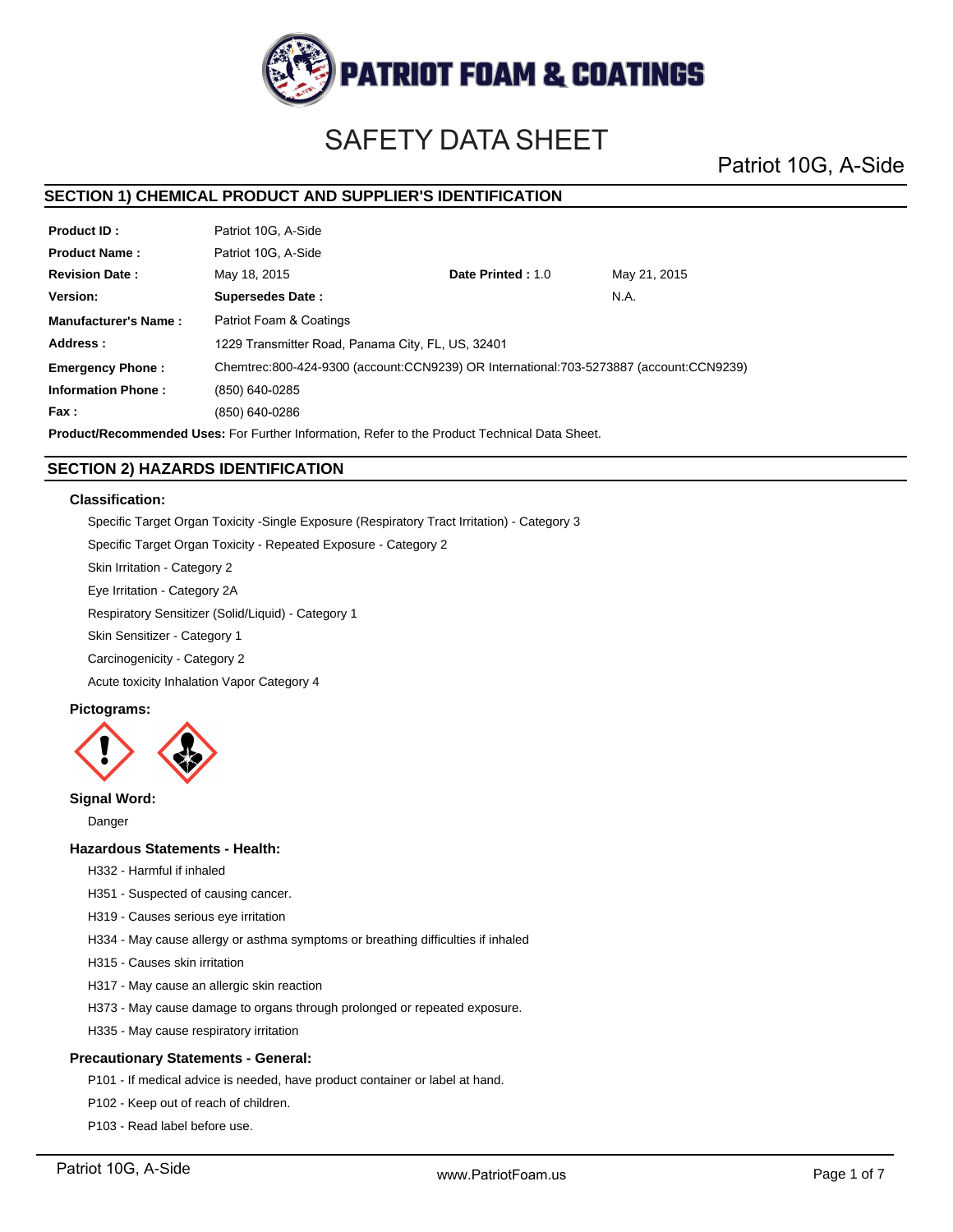# **Precautionary Statements - Prevention:**

- P261 Avoid breathing dust/fume/gas/mist/vapors/spray.
- P271 Use only outdoors or in a well-ventilated area.
- P201 Obtain special instructions before use.
- P202 Do not handle until all safety precautions have been read and understood.
- P280 Wear protective gloves/protective clothing/eye protection/face protection.
- P264 Wash thoroughly after handling.
- P284 [In case of inadequate ventilation] wear respiratory protection.
- P272 Contaminated work clothing should not be allowed out of the workplace.
- P260 Do not breathe dust/fume/gas/mist/vapors/spray.
- P233 Keep container tightly closed.

### **Precautionary Statements - Response:**

P304 + P340 - IF INHALED: Remove person to fresh air and keep comfortable for breathing.

P312 - Call a POISON CENTER/doctor if you feel unwell.

P308 + P313 - IF exposed or concerned: Get medical advice/attention.

P305 + P351 + P338 - IF IN EYES: Rinse cautiously with water for several minutes. Remove contact lenses, if present and easy to do. Continue rinsing.

P337 + P313 - If eye irritation persists: Get medical advice/attention.

P342 + P311 - If experiencing respiratory symptoms: Call a POISON CENTER/doctor.

P302 + P352 - IF ON SKIN: Wash with plenty of water.

P321 - Specific treatment (see section 4 on this SDS).

P332 + P313 - If skin irritation occurs: Get medical advice/attention.

P362 + P364 - Take off contaminated clothing. And wash it before reuse.

P333 + P313 - If skin irritation or a rash occurs: Get medical advice/attention.

P314 - Get Medical advice/attention if you feel unwell.

### **Precautionary Statements - Storage:**

P405 - Store locked up.

P403 + P405 - Store in a well-ventilated place. Store locked up.

# **Precautionary Statements - Disposal:**

P501 - Dispose of contents/ container to an approved waste disposal plant.

# **SECTION 3) COMPOSITION / INFORMATION ON INGREDIENTS**

| <b>CAS</b>   | <b>Chemical Name</b>                | % by Weight |
|--------------|-------------------------------------|-------------|
| 0009016-87-9 | POLYMETHYLENE POLYPHENYL ISOCYANATE | 52% - 97%   |
| 0000101-68-8 | 4.4'-METHYLENEDIPHENYL DIISOCYANATE | 13% - 24%   |

# **SECTION 4) FIRST-AID MEASURES**

### **Inhalation:**

Remove source of exposure or move person to fresh air and keep comfortable for breathing. If experiencing respiratory symptoms: Call a POISON CENTER/doctor. If breathing is difficult, trained personnel should administer emergency oxygen if advised to do so by the POISON CENTER/doctor.

If exposed/feel unwell/concerned: Call a POISON CENTER/doctor.

Eliminate all ignition sources if safe to do so.

### **Skin Contact:**

Take off contaminated clothing, shoes and leather goods (e.g. watchbands, belts). Gently blot or brush away excess product. Wash with plenty of lukewarm, gently flowing water for a duration of 15-20 minutes. If skin irritation or rash occurs: Get medical advice/attention. Wash contaminated clothing before re-use or discard.

IF exposed or concerned: Get medical advice/attention.

# **Eye Contact:**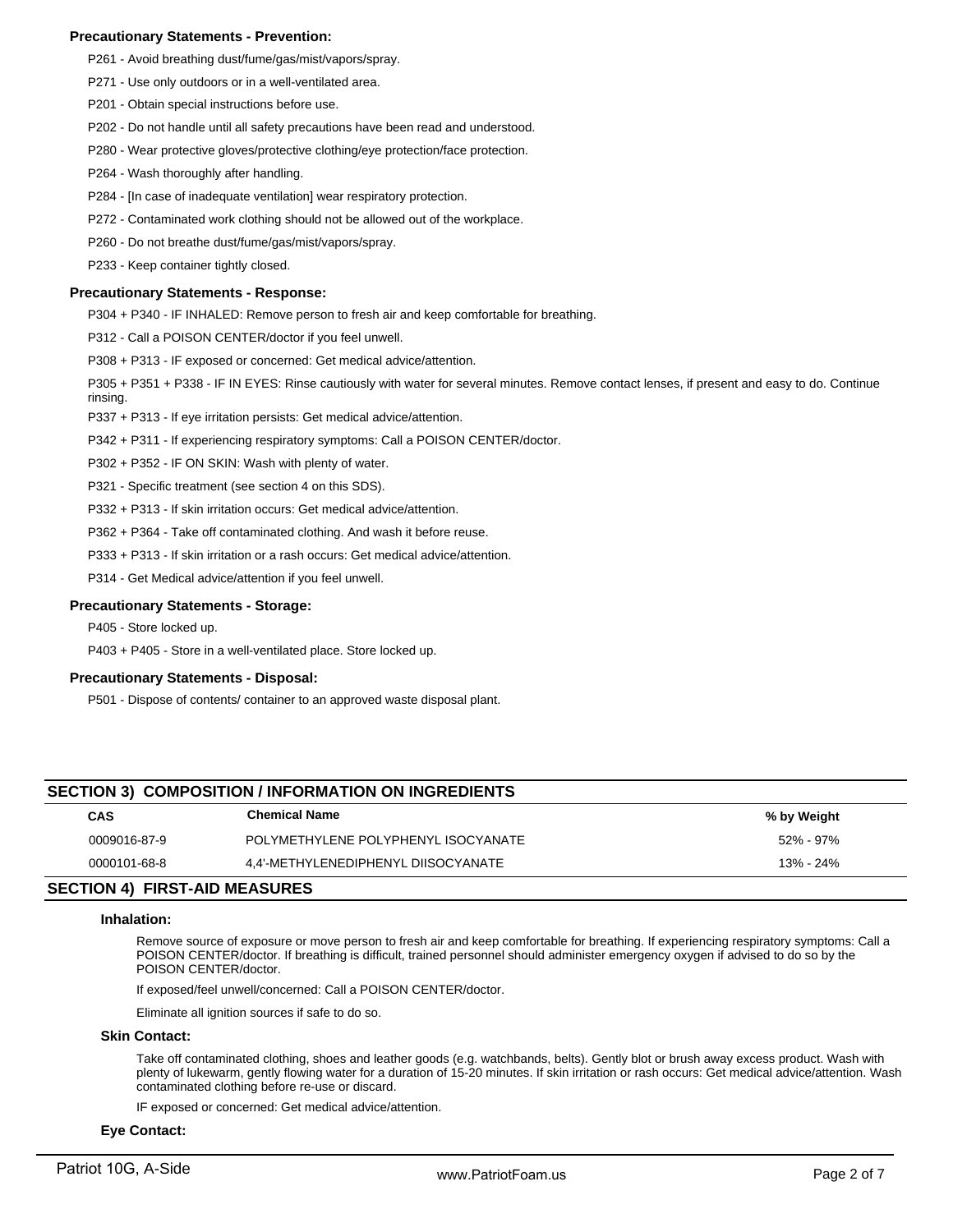Rinse eyes cautiously with lukewarm, gently flowing water for several minutes, while holding the eyelids open. Remove contact lenses, if present and easy to do. Continue rinsing for 15-20 minutes. Take care not to rinse contaminated water into the unaffected eye or onto the face. If eye irritation persists: Get medical advice/attention.

### **Ingestion:**

Rinse mouth. Do NOT induce vomiting. Give 1 or 2 glasses of milk or water to drink and get medical attention/advice.

IF exposed or concerned: Get medical advice/attention.

# **SECTION 5) FIRE-FIGHTING MEASURES**

### **Suitable Extinguishing Media:**

Dry chemical, foam, carbon dioxide is recommended. Water spray is recommended to cool or protect exposed materials or structures. Carbon dioxide can displace oxygen. Use caution when applying carbon dioxide in confined spaces. Simultaneous use of foam and water on the same surface is to be avoided as water destroys the foam. Sand or earth may be used for small fires only.

### **Unsuitable Extinguishing Media:**

If water is used, use very large quantities of cold water. The reaction between water and hot isocyanate may be vigorous.

### **Specific Hazards in Case of Fire:**

Excessive pressure or temperature may cause explosive rupture of containers.

Water contamination will produce carbon dioxide. Do not reseal contaminated containers as pressure buildup may rupture them.

### **Fire-fighting Procedures:**

Isolate immediate hazard area and keep unauthorized personnel out. Stop spill/release if it can be done safely. Move undamaged containers from immediate hazard area if it can be done safely. Water spray may be useful in minimizing or dispersing vapors and to protect personnel. Water may be ineffective but can be used to cool containers exposed to heat or flame. Caution should be exercised when using water or foam as frothing may occur, especially if sprayed into containers of hot, burning liquid.

Dispose of fire debris and contaminated extinguishing water in accordance with official regulations.

### **Special Protective Actions:**

Wear NIOSH approved self-contained breathing apparatus in positive pressure mode with full-face piece. Boots, gloves (neoprene), googles, and full protective clothing are also required.

Care should always be exercised in dust/mist areas.

# **SECTION 6) ACCIDENTAL RELEASE MEASURES**

### **Emergency Procedure:**

ELIMINATE all ignition sources (no smoking, flares, sparks or flames in immediate area).

Do not touch or walk through spilled material.

Isolate hazard area and keep unnecessary people away. Remove all possible sources of ignition in the surrounding area. Notify authorities if any exposure to the general public or the environment occurs or is likely to occur.

If spilled material is cleaned up using a regulated solvent, the resulting waste mixture may be regulated.

### **Recommended Equipment:**

Positive pressure, full-face piece self-contained breathing apparatus(SCBA), or positive pressure supplied air respirator with escape SCBA (NIOSH approved).

# **Personal Precautions:**

Avoid breathing vapors. Avoid contact with skin, eyes or clothing. Do not touch damaged containers or spilled materials unless wearing appropriate protective clothing.

### **Environmental Precautions:**

Stop spill/release if it can be done safely. Prevent spilled material from entering sewers, storm drains, other unauthorized drainage systems and natural waterways by using sand, earth, or other appropriate barriers.

### **Methods and Materials for Containment and Cleaning up:**

Cover container, but do not seal, and remove from work area. Prepare a decontamination solution of 2.0% liquid detergent and 3-8% concentrated ammonium hydroxide in water (5-10% sodium carbonate may be substituted for the ammonium hydroxide). Follow the precautions on the supplier's safety data sheets.

Treat the spill area with the decontamination solution, using about 10 parts of the solution for each part of the spill, and allow it to react for at least 15 minutes. Carbon dioxide will be evolved, leaving insoluble polyureas. Residues from spill cleanup, even when treated as described may continue to be regulated under provisions of RCRA and require storage and disposal as hazardous waste.

Slowly stir the isocyanate waste into the decontamination solution described above. Let stand for 48 hours, allowing the evolved carbon dioxide to vent away, residues may still be subject to RCRA storage and disposal requirements. Dispose off in compliance with all relevant local, state, and federal laws and regulations regarding treatment.

# **SECTION 7) HANDLING AND STORAGE**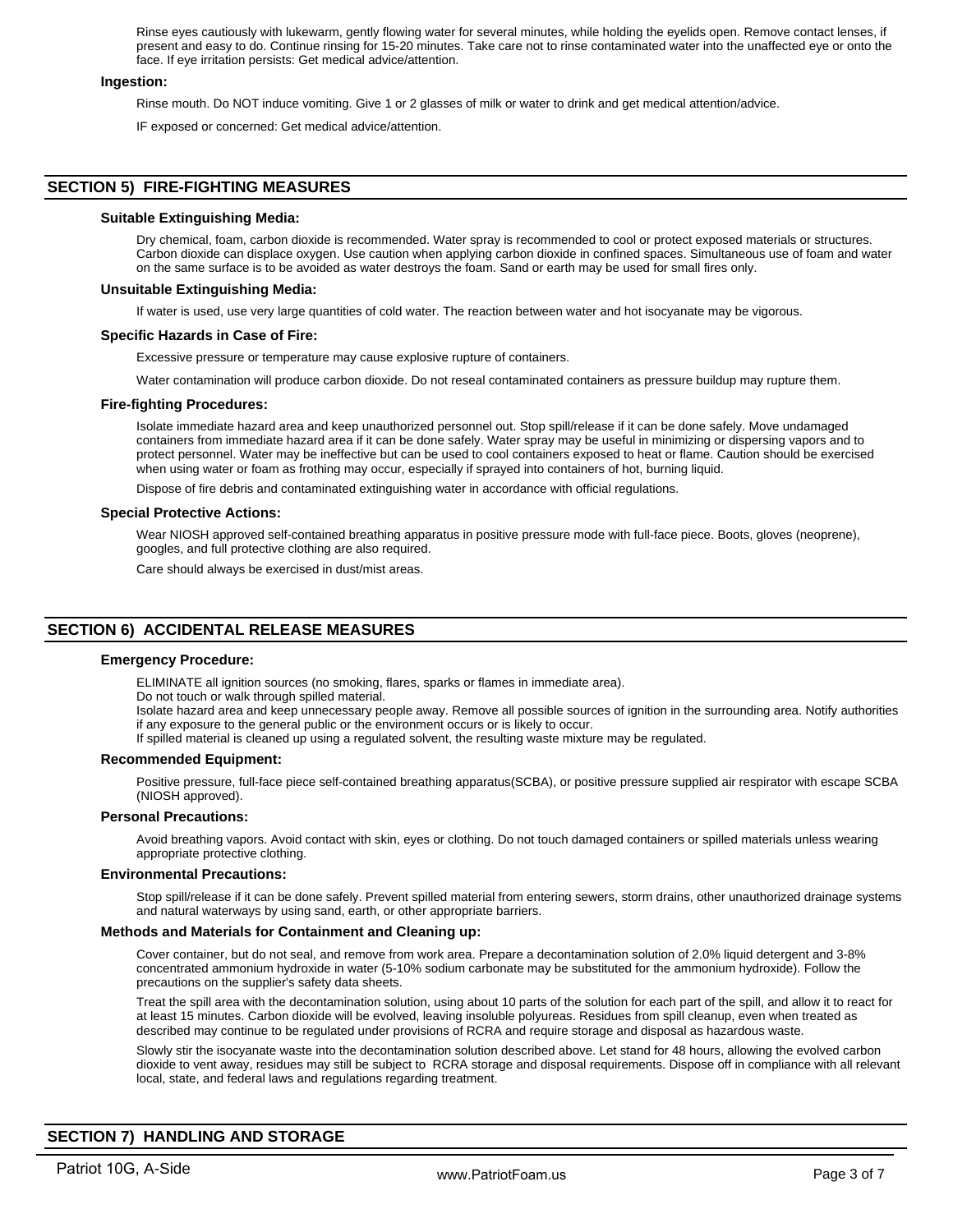### **General:**

Wash hands after use. Do not get in eyes, on skin or on clothing. Do not breathe vapors or mists. Use good personal hygiene practices. Eating, drinking and smoking in work areas is prohibited. Remove contaminated clothing and protective equipment before entering eating areas.

Eyewash stations and showers should be available in areas where this material is used and stored.

### **Ventilation Requirements:**

Use only with adequate ventilation to control air contaminants to their exposure limits. The use of local ventilation is recommended to control emissions near the source.

### **Storage Room Requirements:**

Keep container(s) tightly closed and properly labeled. Store in cool, dry, well-ventilated areas away from heat, direct sunlight, strong oxidizers and any incompatibilities. Store in approved containers and protect against physical damage. Keep containers securely sealed when not in use. Indoor storage should meet OSHA standards and appropriate fire codes. Containers that have been opened must be carefully resealed to prevent leakage. Empty container retain residue and may be dangerous. Use non-sparking ventilation systems, approved explosion-proof equipment and intrinsically safe electrical systems in areas where this product is used and stored.

Keep liquid and vapors away from sparks and flame, store in containers above ground and surrounded by dikes to contain spills or leaks.

Do not cut, drill, grind, weld, or perform similar operations on or near containers.

# **SECTION 8) EXPOSURE CONTROLS/PERSONAL PROTECTION**

### **Eye Protection:**

Wear eye protection with side shields or goggles. Wear indirect-vent, impact and splash resistant goggles when working with liquids. If additional protection is needed for entire face, use in combination with a face shield.

### **Skin Protection:**

Use of gloves approved to relevant standards made from the following materials may provide suitable chemical protection: PVC, neoprene or nitrile rubber gloves. Suitability and durability of a glove is dependent on usage, e.g. frequency and duration of contact, chemical resistance of glove material, glove thickness, dexterity. Always seek advice from glove suppliers. Contaminated gloves should be replaced. Use of an apron and over- boots of chemically impervious materials such as neoprene or nitrile rubber is recommended to avoid skin sensitization. The type of protective equipment must be selected according to the concentration and amount of the dangerous substance at the specific workplace. Launder soiled clothes or properly disposed of contaminated material, which cannot be decontaminated.

### **Respiratory Protection:**

If airborne concentrations exceed or are expected to exceed the TLV, use MSHA/NIOSH approved positive pressure supplied pressure supplied air respiratory with a full face piece or an air supplied hood. For emergencies, use a positive pressure self-contained breathing apparatus. Air purifying (cartridge type) respirators are not approved for protection against isocyanates.

# **Appropriate Engineering Controls:**

Provide exhaust ventilation or other engineering controls to keep the airborne concentrations of vapors below their respective threshold limit value.

| <b>Chemical Name</b>                              | OSHA<br><b>TWA</b><br>(ppm) | <b>OSHA</b><br><b>TWA</b><br>(mg/m3) | <b>OSHA</b><br><b>STEL</b><br>(ppm) | OSHA<br>STEL<br>(mg/m3) | OSHA-<br>Tables-<br>Z1,2,3 | <b>OSHA</b><br>Carcinogen | <b>OSHA</b><br><b>Skin</b><br>designation | <b>NIOSH</b><br>TWA<br>(ppm) | <b>NIOSH</b><br><b>TWA</b><br>(mg/m3) | <b>NIOSH</b><br><b>STEL</b><br>(ppm) | <b>NIOSH</b><br>STEL<br>(mg/m3) | <b>NIOSH</b><br>Carcinogen |
|---------------------------------------------------|-----------------------------|--------------------------------------|-------------------------------------|-------------------------|----------------------------|---------------------------|-------------------------------------------|------------------------------|---------------------------------------|--------------------------------------|---------------------------------|----------------------------|
| 4.4'<br><b>METHYLENEDIPHEN</b><br>YL DIISOCYANATE | 0.02<br>ceiling             | 0.2 ceiling                          |                                     |                         |                            |                           |                                           | 0.005                        | 0.050                                 |                                      |                                 |                            |

| <b>Chemical Name</b>                              | <b>ACGIH</b> | ACGIH   | <b>ACGIH</b> | <b>ACGIH</b> |
|---------------------------------------------------|--------------|---------|--------------|--------------|
|                                                   | TWA          | TWA     | <b>STEL</b>  | <b>STEL</b>  |
|                                                   | (ppm)        | (mg/m3) | (ppm)        | (mg/m3)      |
| 4.4'<br><b>METHYLENEDIPHEN</b><br>YL DIISOCYANATE | 0.005        | 0.051   |              |              |

# **SECTION 9) PHYSICAL AND CHEMICAL PROPERTIES**

# **Physical and Chemical Properties**

Density 10.22 lb/gal

Specific Gravity 1.22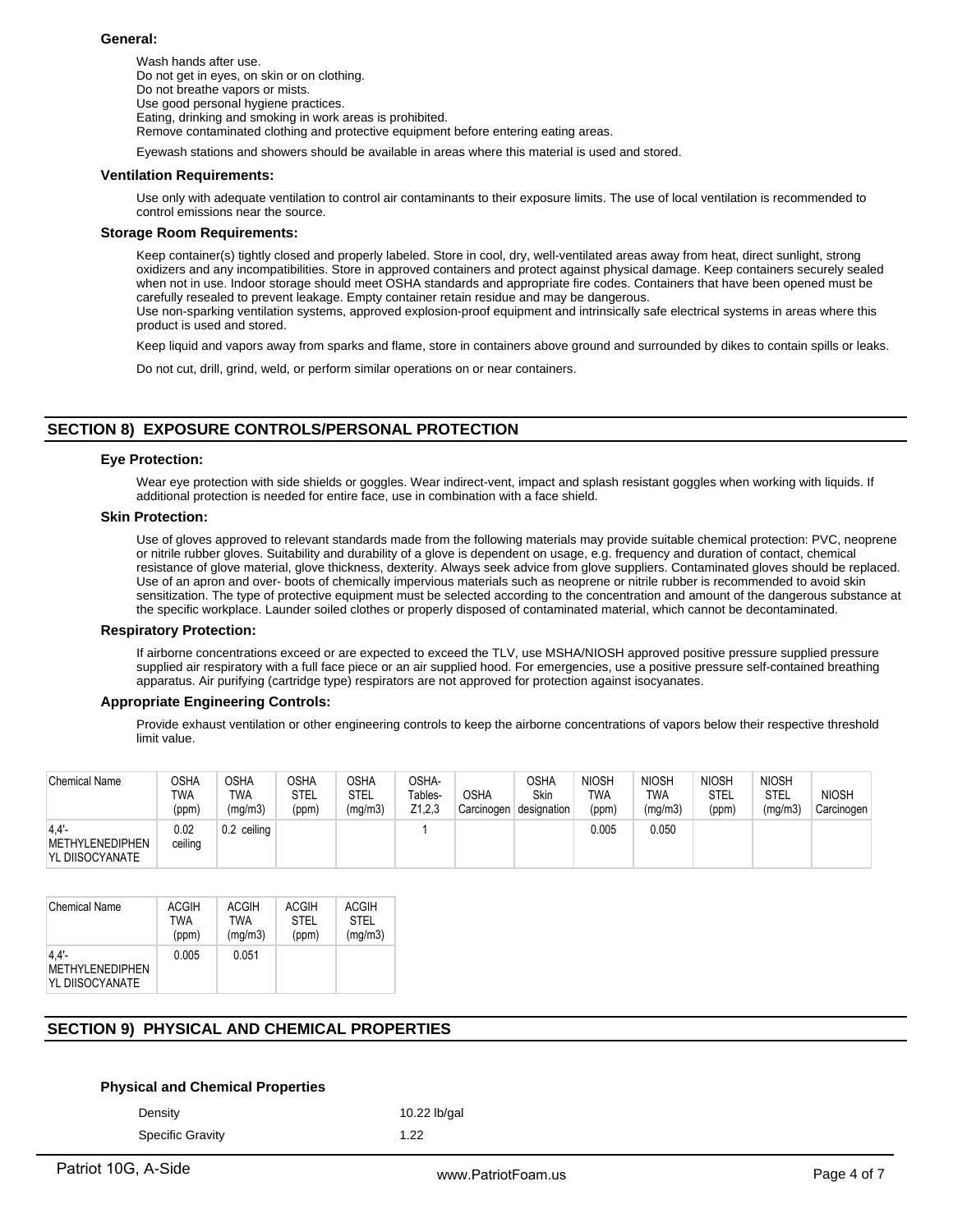| <b>VOC Regulatory</b>        | $0.00$ lb/gal            |
|------------------------------|--------------------------|
| VOC Part A & B Combined      | N.A.                     |
| Appearance                   | Dark Brown Liquid        |
| Odor Threshold               | N.A.                     |
| Odor Description             | Aromatic                 |
| pH                           | N.A.                     |
| <b>Water Solubility</b>      | <b>Reacts with Water</b> |
| Flammability                 | N/A                      |
| Flash Point Symbol           | N.A.                     |
| <b>Flash Point</b>           | 218 °C                   |
| Viscosity                    | N.A.                     |
| Lower Explosion Level        | N.A.                     |
| <b>Upper Explosion Level</b> | N.A.                     |
| Vapor Pressure               | N.A.                     |
| Vapor Density                | Heavier than air         |
| <b>Freezing Point</b>        | N.A.                     |
| <b>Melting Point</b>         | N.A.                     |
| Low Boiling Point            | N.A.                     |
| <b>High Boiling Point</b>    | N.A.                     |
| Auto Ignition Temp           | N.A.                     |
| Decomposition Pt             | N.A.                     |
| <b>Evaporation Rate</b>      | Slower than ether        |
| Coefficient Water/Oil        | N.A.                     |
|                              |                          |

# **SECTION 10) STABILITY AND REACTIVITY**

### **Stability:**

Material is stable at standard temperature and pressure.

### **Conditions to Avoid:**

Heat, high temperature, open flame, sparks, and moisture. Contact with incompatible materials in a closed system will cause liberation of carbon dioxide and buildup of pressure.

### **Hazardous Reactions/Polymerization:**

Will not occur under normal conditions but under high temperatures above 204°C, in the presence of moistures, alkalis,tertiary amines, and metal compounds will accelerate polymerization. Possible evolution of carbon dioxide gas may rupture closed containers.

#### **Incompatible Materials:**

This product will react with any material containing active hydrogens, such as water, alcohol, ammonia, amines, alkalis and acids, the reaction with water is slow under 50°C, but is accelerated at higher temperature and in the presence of alkalis, tertiary amines, and metal compounds. Some reactions can be violent. Material can react with strong oxidizing agents.

### **Hazardous Decomposition Products:**

Carbon dioxide, carbon monoxide, nitrogen oxides, trace amounts of hydrogen cyanide and unidentified organic compounds may be formed during combustion.

# **SECTION 11) TOXICOLOGICAL INFORMATION**

# **Skin Corrosion/Irritation:**

Isocyanates react with skin protein and moisture and can cause irritation. Prolonged contact can cause reddening, swelling, rash, scaling, blistering, and, in some cases, skin sensitization. Individuals who have developed a skin sensitization can develop these symptoms as a result of contact with very small amounts of liquid material or as a result of exposure to vapor.

Causes skin irritation

### **Serious Eye Damage/Irritation:**

Liquid, aerosols or vapors are severely irritating and can cause pain, tearing, reddening and swelling. Prolonged vapor contact may cause conjunctivitis. Any level of contact should not be left untreated.

Causes serious eye irritation

# **Carcinogenicity:**

Suspected of causing cancer.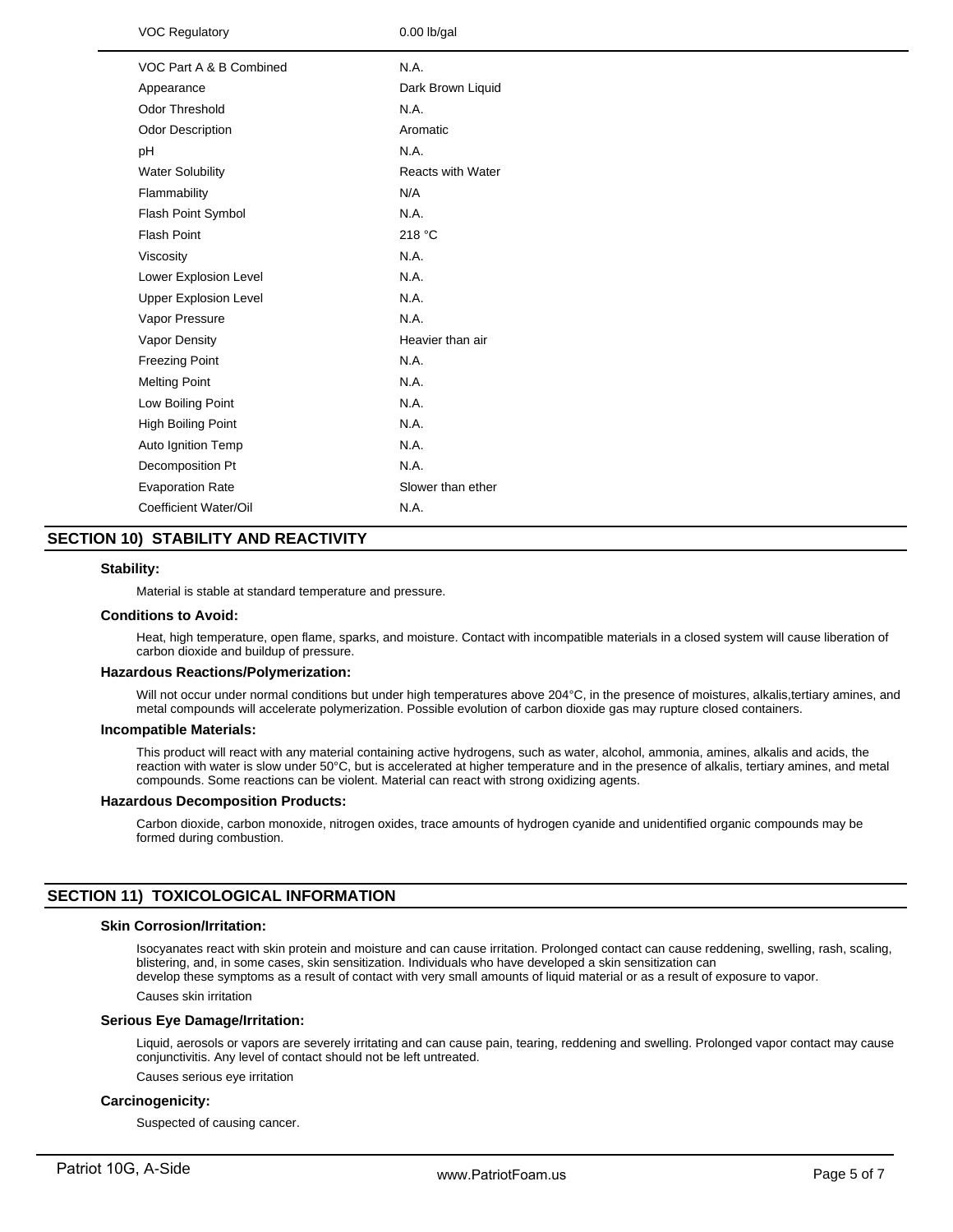# **Respiratory/Skin Sensitization:**

May cause allergy or asthma symptoms or breathing difficulties if inhaled

May cause an allergic skin reaction

# **Germ Cell Mutagenicity:**

No data available

### **Reproductive Toxicity:**

No data available

### **Specific Target Organ Toxicity - Single Exposure:**

High vapor concentrations may cause central nervous system (CNS) depression as evidenced by giddiness, headache, dizziness, and nausea. Persons with a preexisting, nonspecific bronchial hyperactivity can respond to concentrations below the TLV with similar symptoms as well as asthma attack. Exposure well above the TLV may lead to bronchitis, bronchial spasm and pulmonary edema (fluid in lungs). As a result of previous repeated overexposures or a single large dose, certain individuals may develop isocyanate sensitization (chemical asthma) which will cause them to react to a later exposure to isocyanate at levels well below the TLV.

May cause respiratory irritation

### **Specific Target Organ Toxicity - Repeated Exposure:**

Chronic overexposure to isocyanate has also been reported to cause lung damage (including decrease in lung function) which may be permanent.

May cause damage to organs through prolonged or repeated exposure.

### **Aspiration Hazard:**

No data available

### **Acute Toxicity:**

No data available

### 0000101-68-8 4,4'-METHYLENEDIPHENYL DIISOCYANATE

LC50 (rat): 369-490 mg/m3 (aerosol) (4-hour exposure) (1)

LC50 (rat): 178 mg/m3 (17.4 ppm) (duration of exposure not reported) (2)

LD50 (oral, rat): greater than 10,000 mg/kg (1,2)

LD50 (dermal, rabbit): greater than 10,000 mg/kg (1)

LD50 (oral, mouse): 2,200 mg/kg (3)

0009016-87-9 POLYMETHYLENE POLYPHENYL ISOCYANATE

LC50 (rat): 490 mg/m3 (aerosol) 4-hour exposure (22)

LD50 (oral, rat): greater than 10000 mg/kg (PMPPI) (2) LD50 (dermal, rabbit): greater than 5 mL/kg (6200 mg/kg) (PMPPI) (2)

# **SECTION 12) ECOLOGICAL INFORMATION**

### **Toxicity:**

No data available.

### **Persistence and Degradability:**

No data available.

### **Bioaccumulative Potential:**

# No data available.

**Mobility in Soil:**

No data available.

# **Other Adverse Effects:**

No data available.

# **SECTION 13) DISPOSAL CONSIDERATIONS**

### **Waste Disposal:**

Under RCRA, it is the responsibility of the user of the product, to determine a the time of disposal whether the product meets RCRA criteria for hazardous waste. Waste management should be in full compliance with federal, state, and local laws.